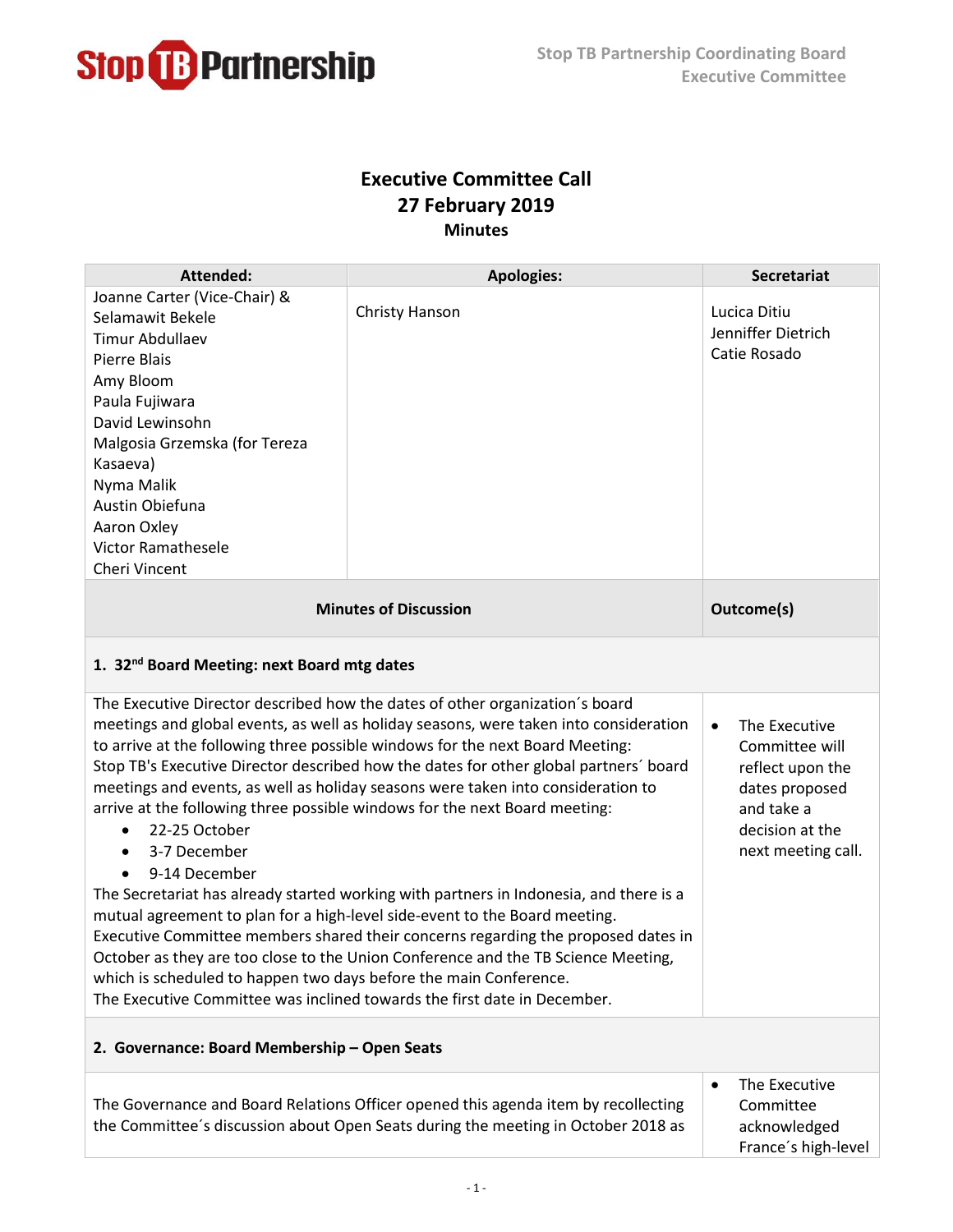| well as the background document shared at that time. The two Open Seats of the<br>Board are unencumbered.<br>The Secretariat proposed to invite two new donors to join the Board by sharing one of<br>the two Open Seats. The Executive Director described the engagement of France and<br>Japan concerning the Stop TB Partnership, the Secretariat and TB in general.<br>The Executive Committee members had an extensive discussion about the inclusion of<br>these two new donors to the Board which are summarized as:<br>The Executive Committee supports the idea of more donors on the Board which is<br>$\bullet$<br>important for the Partnership and TB in general in order to recognize and<br>encourage additional donor engagement.<br>Japan's financial contribution is encouraging and should be supported. Japan's<br>$\bullet$<br>leadership in universal health coverage and other global health priorities, and<br>recent financial contribution to the Partnership is greatly appreciated by the<br>Committee.<br>The Committee emphasized both prospect donor members and their efforts for<br>$\bullet$<br>raising more funding for TB should be encouraged.                   | engagement with<br>the Board of many<br>years in the past<br>as well as Japan's<br>interest in<br>returning strongly<br>to the Stop TB<br>Partnership.<br>The Executive<br>$\bullet$<br>Committee<br>approved the<br>extension of an<br>invitation for<br>Japan and France<br>to join the Board<br>on a shared seat. |
|-------------------------------------------------------------------------------------------------------------------------------------------------------------------------------------------------------------------------------------------------------------------------------------------------------------------------------------------------------------------------------------------------------------------------------------------------------------------------------------------------------------------------------------------------------------------------------------------------------------------------------------------------------------------------------------------------------------------------------------------------------------------------------------------------------------------------------------------------------------------------------------------------------------------------------------------------------------------------------------------------------------------------------------------------------------------------------------------------------------------------------------------------------------------------------------------------------|----------------------------------------------------------------------------------------------------------------------------------------------------------------------------------------------------------------------------------------------------------------------------------------------------------------------|
| 3. Board Leadership Change: Board Chair Selection                                                                                                                                                                                                                                                                                                                                                                                                                                                                                                                                                                                                                                                                                                                                                                                                                                                                                                                                                                                                                                                                                                                                                     |                                                                                                                                                                                                                                                                                                                      |
| The Governance and Board Relations Officer provided an update to the Executive<br>Committee on the revised timeline for the selection of the Chair of the Board. To<br>allow countries to go through election times and political changes, the deadline for<br>nomination is extended to May 31, 2019.<br>The Executive Director encouraged Executive Committee members to identify<br>candidates. Furthermore, members suggested the Secretariat should approach MPs<br>and the Global TB Caucus for suggestions and nominations.<br>The Governance Manual does not have restrictions in terms of region of<br>representation or high-burden, nor rotation between hemispheres of where the next<br>Chair of the Board should come from. Thus, it was discussed the focus for the<br>selection committee should be on securing the strongest candidate.<br>Securing a leader from a high-burden Asian country was suggested by members of the<br>committee, but preference was given on identifying a strong global leader and<br>incorporating the high-burden country criteria for selection. The Board Chair<br>Nomination Sub-Committee will consider these criteria during their deliberations. | The Secretariat<br>$\bullet$<br>will follow up on<br>the Executive<br>Committee's<br>advice to contact<br>the Global TB<br>Caucus for Board<br>Chair nominations.                                                                                                                                                    |
| 4. Global Fund Strategy Committee                                                                                                                                                                                                                                                                                                                                                                                                                                                                                                                                                                                                                                                                                                                                                                                                                                                                                                                                                                                                                                                                                                                                                                     |                                                                                                                                                                                                                                                                                                                      |
| The Executive Director shared Catalytic Funding prioritization is on the upcoming<br>Global Fund Strategic Committee meeting agenda and noted two documents were<br>circulated from the Secretariat confidentially, to show the degree of detail and the<br>work that the Global Fund Secretariat has done. The ED called for a united position<br>from all TB stakeholders to secure the funds needed for TB.<br>Under TB, funding is proposed to continue the work on finding and treating missing<br>people, including preventive therapy and MDR-TB, and adding providing technical<br>capacity to contribute to the ongoing efforts of finding and treating all<br>Catalytic funding might also include pots for multi-country proposals as well as<br>capacity building and providing technical assistance.                                                                                                                                                                                                                                                                                                                                                                                     | The Executive<br>$\bullet$<br>Committee<br>members will send<br>comments by<br>email.<br>The Secretariat<br>٠<br>will share the<br>notes from the                                                                                                                                                                    |

**Stop B** Partnership